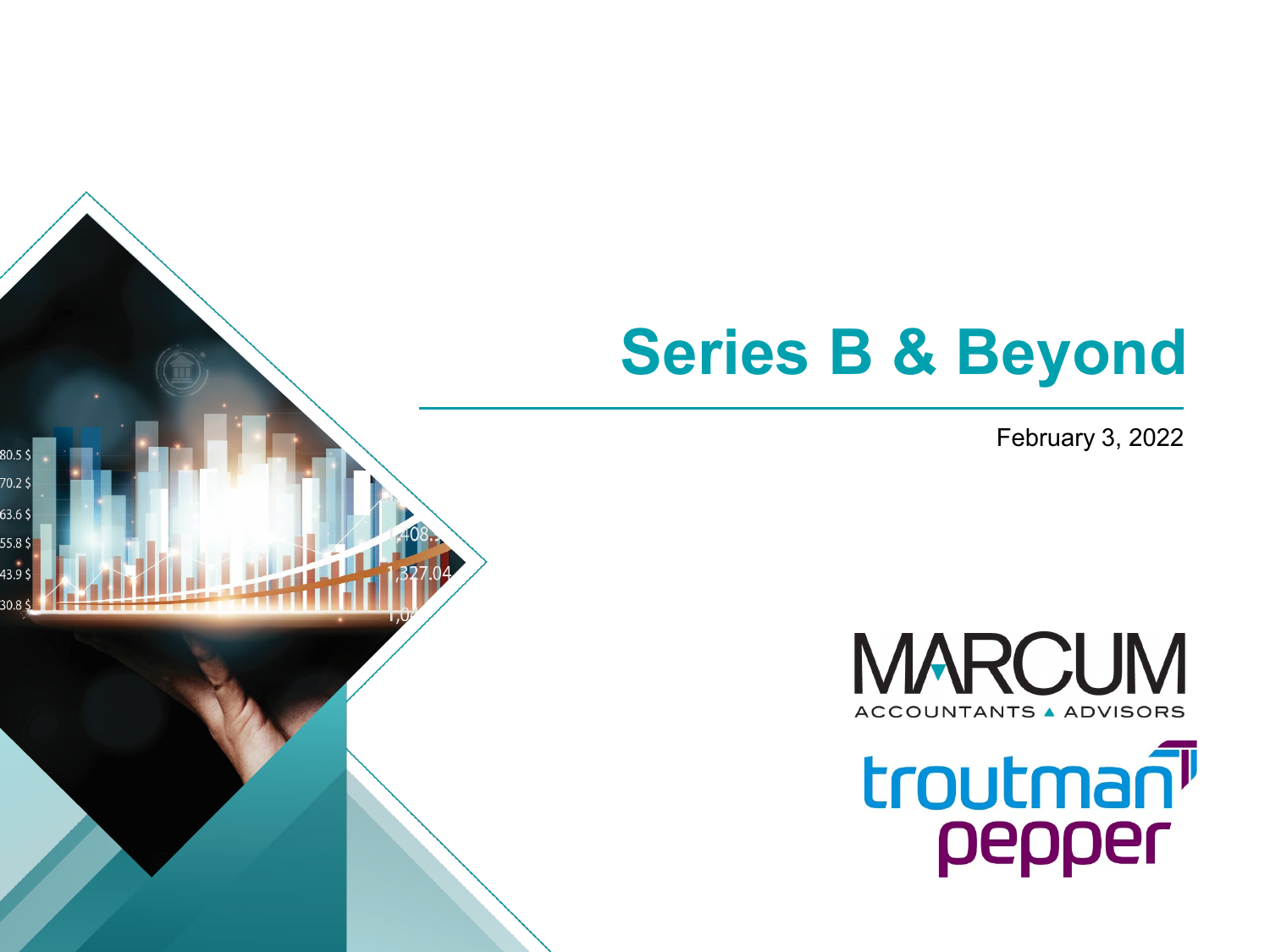### **Disclaimer**

Marcum LLP and Troutman Pepper have prepared these materials as part of an educational program. The information contained herein is of a general nature and is not intended to address the circumstances of any particular individual, entity or case. While every effort has been made to offer current and accurate information, errors can occur. Furthermore, laws and regulations referred to in this program may change over time and should be interpreted only in light of particular circumstances. The information presented here should not be construed as legal, tax, accounting, valuation or investment advice. No one should act on such information without appropriate professional advice after a thorough examination of the particular situation.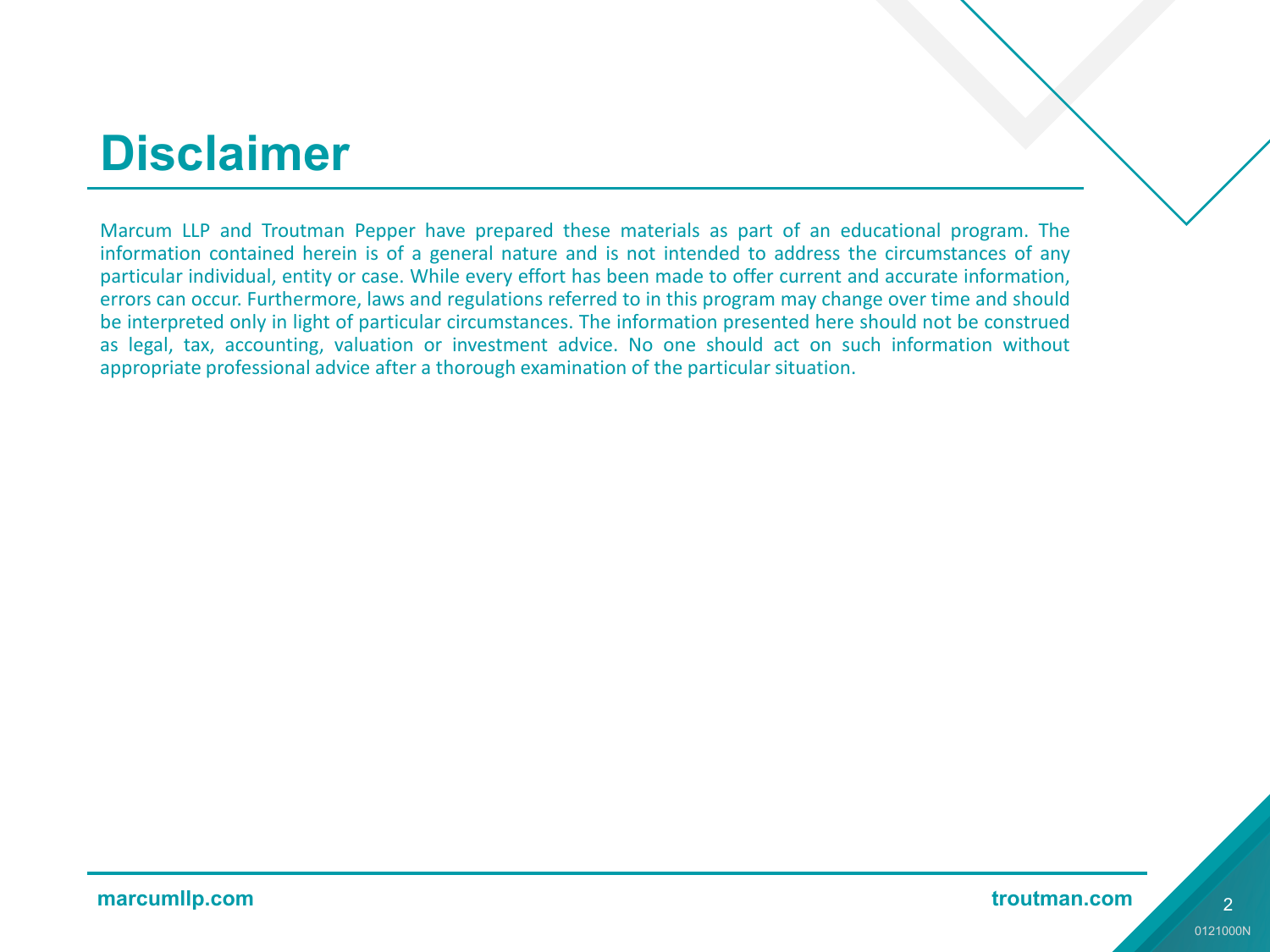# **Agenda**

#### **► Emerging Trends**

- ▶ Data / Stats & Predictions
- > Fireside Chat / Q & A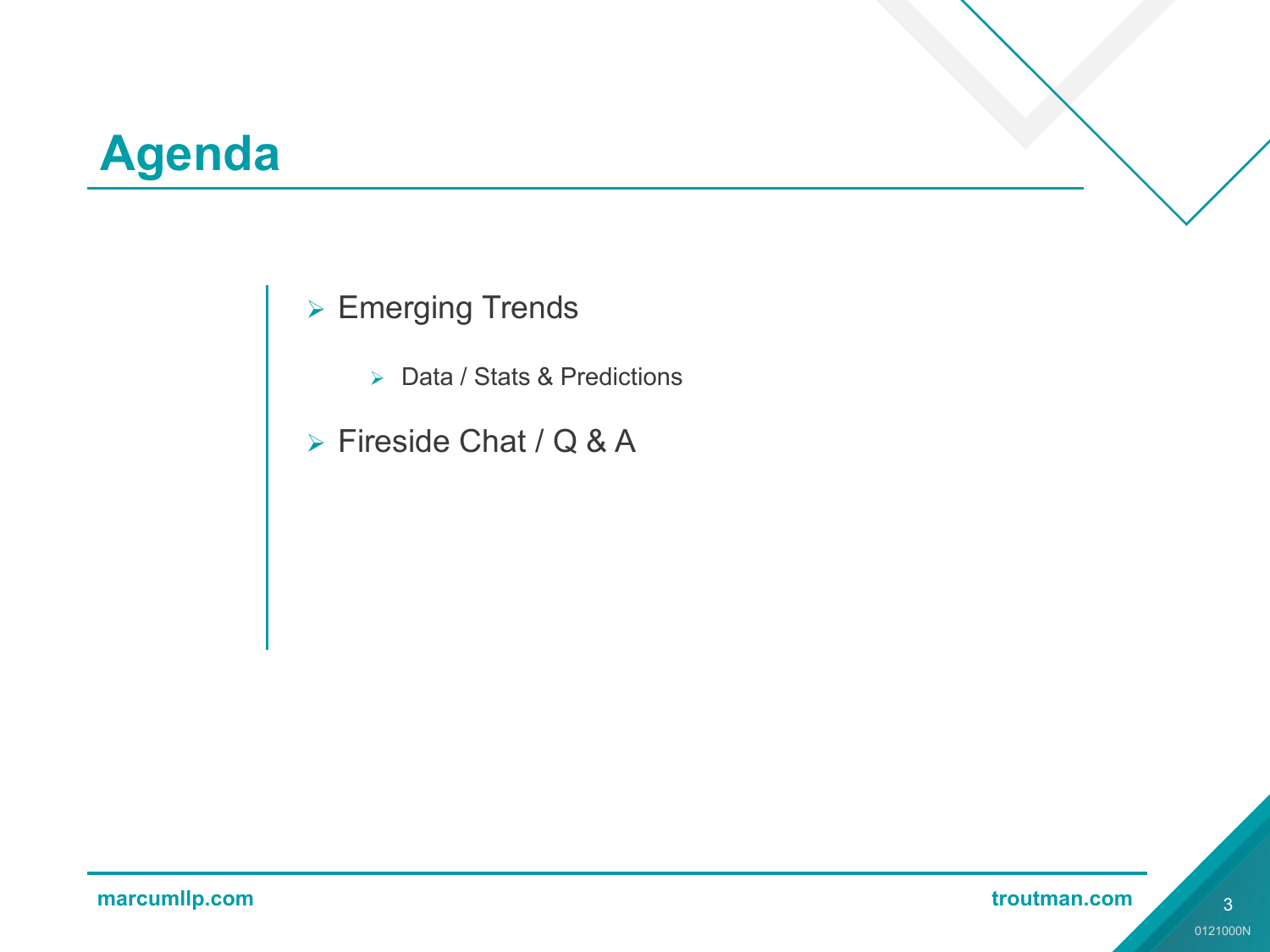#### **Panelists**



**MODERATOR**

**Jack Boyles** CFO Advisory Services **Marcum LLP** Jack.Boyles@marcumllp.com



**William McPhee** President & CEO **MacuLogix** bmcphee@maculogix.com



**Nicholas Parseghian Director Marcum LLP** Nicholas.Parseghian@marcumllp.com



**Nicholas Stawasz** Partner **Troutman Pepper** Nicholas.Stawasz@Troutman.com



**Andrea Jackson** Director **Northpond Ventures** Andrea@npv.vc

#### **marcumllp.com troutman.com** *marcumllp.com*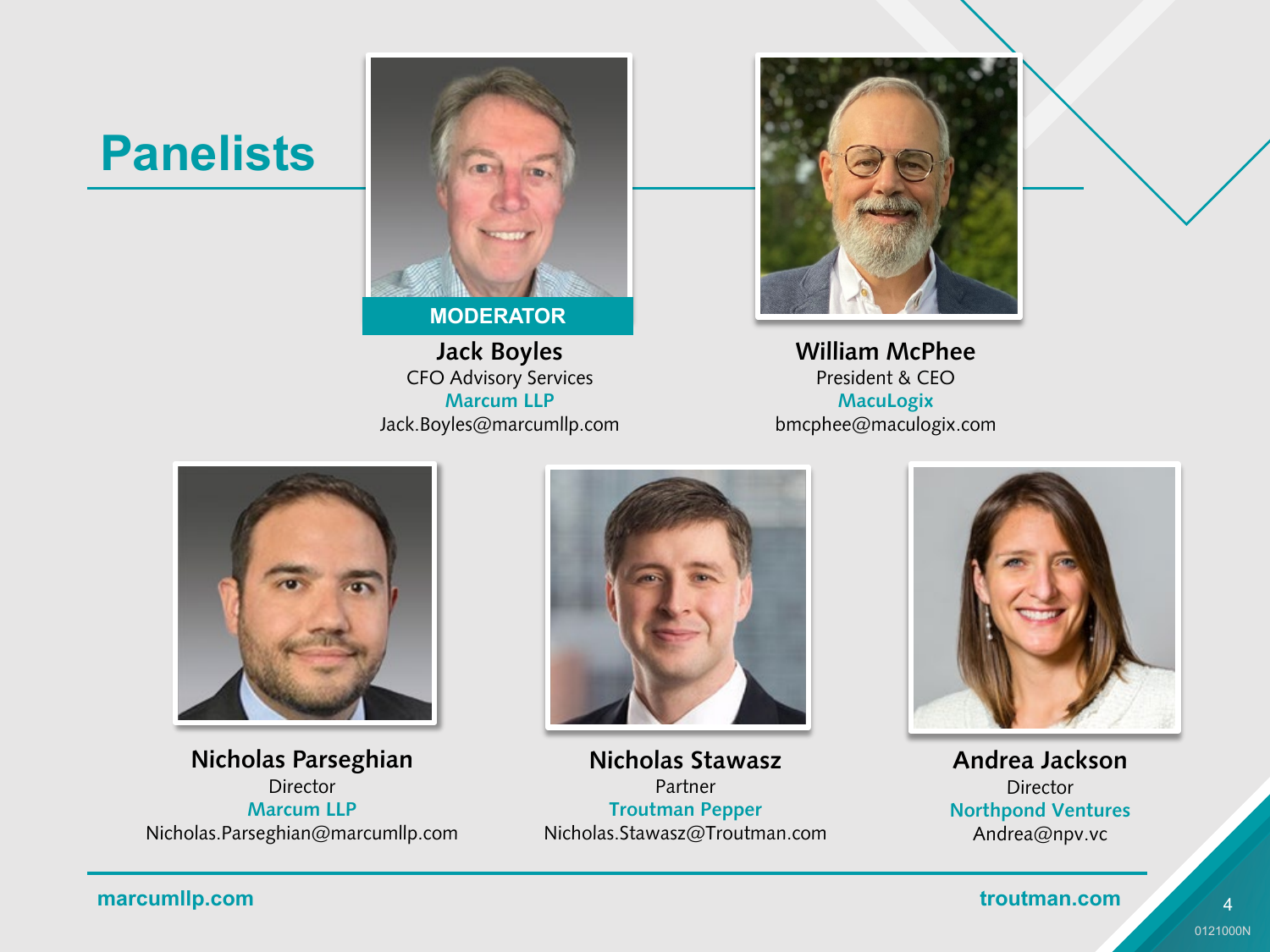# **2021 VC Stats**

- US VC-backed companies raised \$329.6 billion in 2021
- Nearly double the previous record of \$166.6 billion raised in 2020
- Total deal count also increased substantially to an estimated 17,054 deals in 2021 (up from 12,173 in 2020)
- Approximately \$774.1 billion in annual exit value created by VC-backed companies that either went public or were acquired in 2021
- VC fundraising topped \$100 billion in 2021 for the first time ever, with \$128.3 billion raised across 730 funds—\$40 billion more than 2020's previous record high
- Over \$220 billion in capital investment went to late-stage startups in the US during 2021 across more than 5,000 deals.
- Bay Area (3,445 deals), New York (2,295 deals), LA (1,621 deals) top areas for 2021
- Seattle, Denver, Chicago, Austin, Philadelphia, Atlanta and Miami all growing markets
- Biotech notches new record but grows slower than aggregate market / Fintech capital investment explodes to \$50 billion in 2021

#### *Source: PitchBook*

#### **marcumllp.com** troutman.com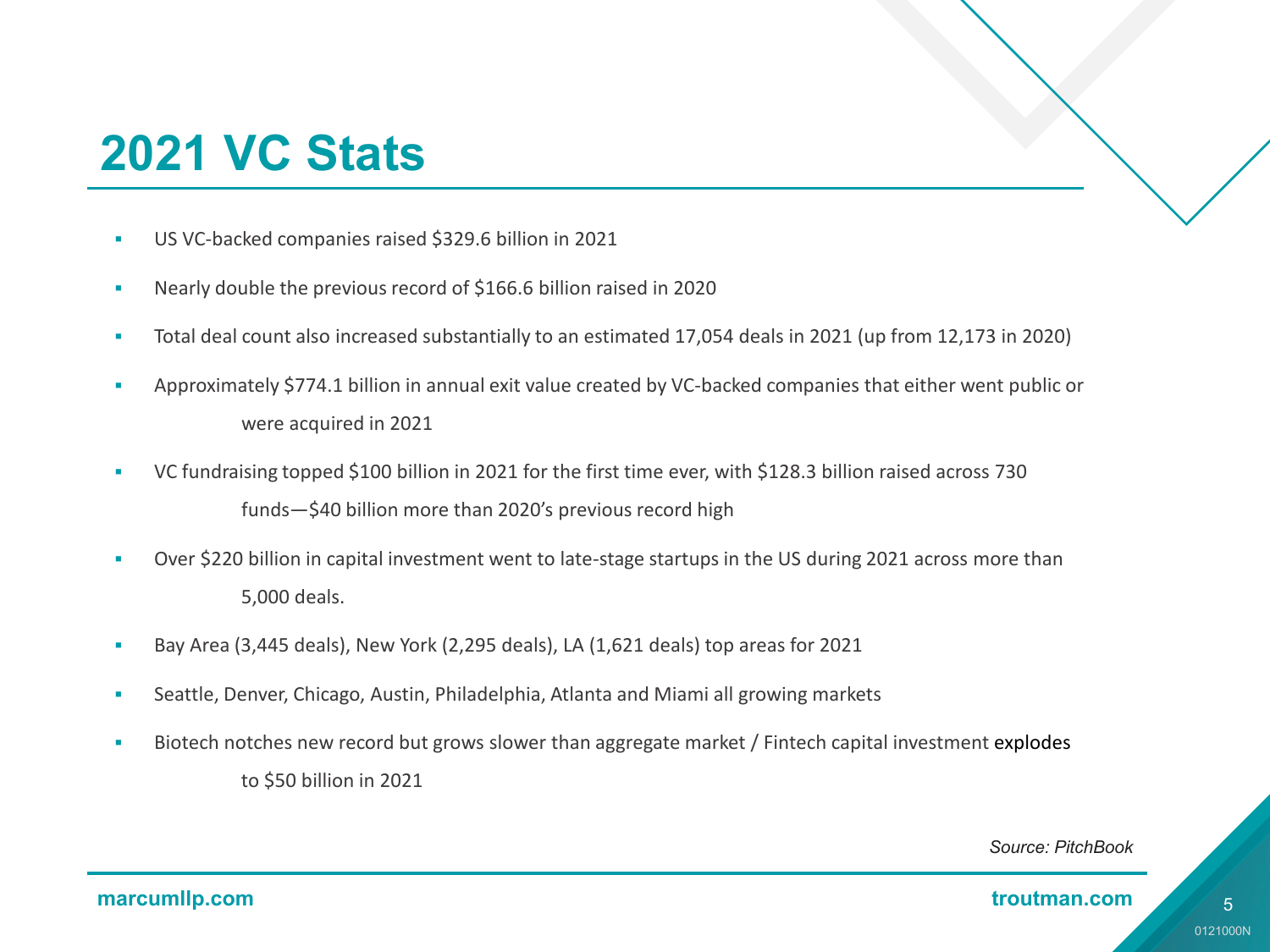# **2022 VC Predictions**

- Corporate VC (CVC) investment continue to be on the rise (PitchBook)
- Biotech SPAC combinations will continue to grow in count in 2022 (PitchBook)
- Inflation / Interest rates could impact entrepreneurs later in year as dry powder is used (Forbes)
- Crypto regulation takes shape (Forbes)
- **Family Office venture investment is growing at a monumental pace (Forbes).**

*Source: PitchBook*